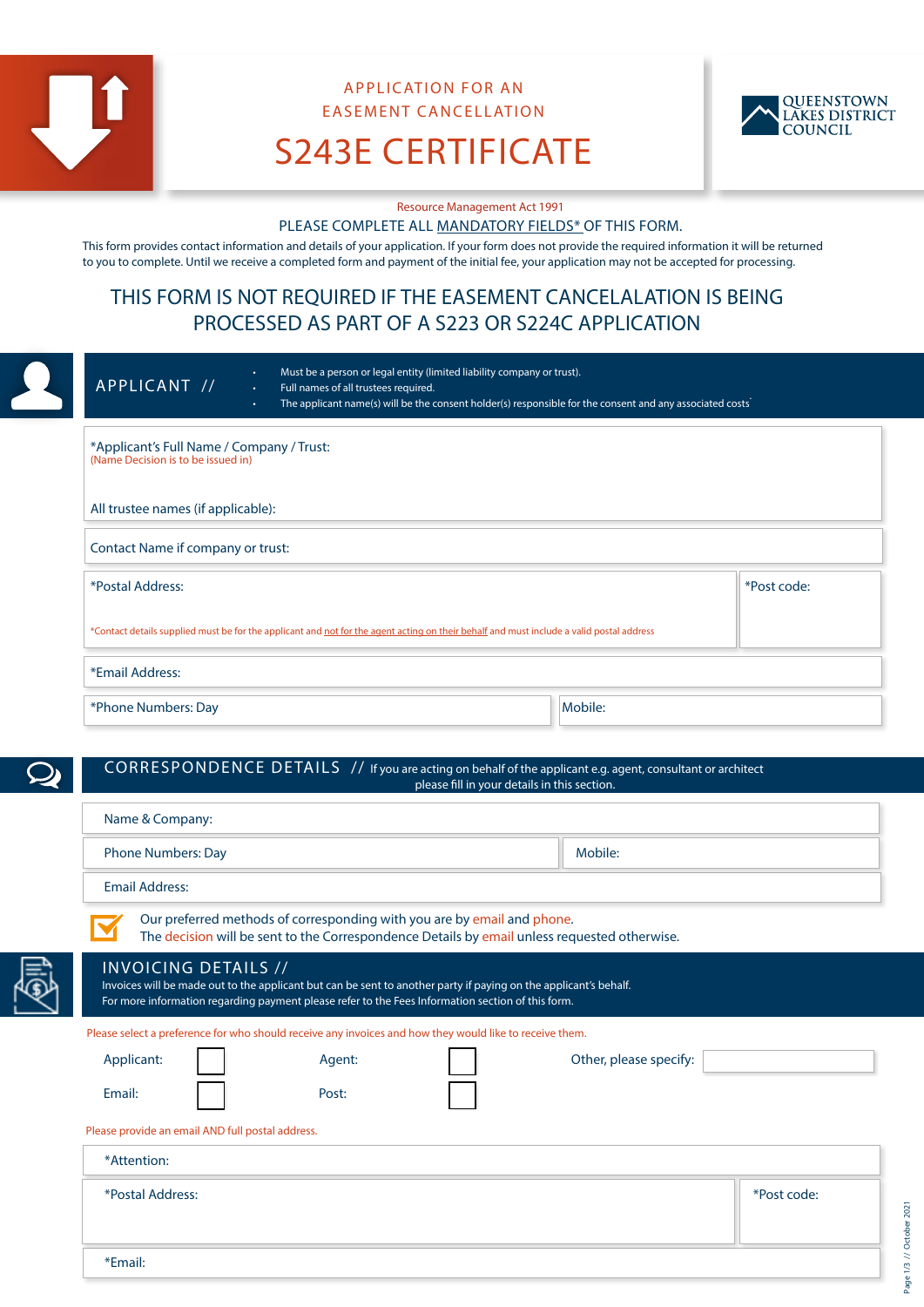Please provide below any additional information that is required under the relevant provisions of the District Plan, Local Government Act 1974, Resource Management Act 1991 or any regulation.

#### Information Required to be submitted

\$

\$160.00 initial deposit fee in accordance with QLDC's fee schedule

Cover Letter advising full details for each easement (e.g. related Easement Instrument and details of Burdened and Benefited land) and explanation for why it is appropriate to cancel each easement (e.g. any alternative arrangements [in place for services, approvals from Benefited landowners etc\) - see website for more details: https://](https://www.qldc.govt.nz/services/resource-consents/land-developments-and-subdivisions) www.qldc.govt.nz/services/resource-consents/land-developments-and-subdivisions



Copies of the Easement Instruments and Title Plans that created the original easements

[A draft s243e certificate for checking https://www.qldc.govt.nz/services/resource-consents/application-forms-and](https://www.qldc.govt.nz/services/resource-consents/application-forms-and-fees)fees

Other (please specify)

Please remember to sign the certification if applicable and have the payment section signed by the party responsible for payment.

Please note your application will not be accepted until all of the required information has been supplied to Queenstown Lakes District Council.



We prefer to receive applications electronically Please ensure documents are scanned at a minimum resolution of 300 dpi

Each document should be no greater than 10mb

### FEES INFORMATION

An initial fee for processing this application will be charged at the time of lodgement in accordance with QLDC's fee schedule. This initial fee must accompany your application for processing to commence. If the initial fee is insufficient to cover the actual and reasonable costs of work undertaken on the application you will be required to pay any additional amount and will be invoiced monthly as work on the application continues.

Invoiced sums are payable by the 20th of the month after the work was undertaken. If unpaid, the processing of an application, provision of a service, or performance of a function will be suspended until the sum is paid. You may also be required to make an additional payment, or bring the account up to date, prior to milestones such as notification, setting a hearing date or releasing the decision. In particular, all charges related to processing of a resource consent application are payable prior to issuing of the decision. Payment is due on the 20th of the month or prior to the issue date – whichever is earlier.

LIABILITY FOR PAYMENT - Please note that by signing and lodging this application form you are acknowledging that the details in the invoicing section are responsible for payment of invoices and in addition will be liable to pay all costs and expenses of debt recovery and/or legal costs incurred by QLDC related to the enforcement of any debt.

### PRIVACY INFORMATION

The information you have provided on this form is required so that your application can be processed under the Local Government Act 1974 and may also be used in statistics collected by QLDC and provided to the Ministry for the Environment. The information will be stored on a public register and may be made available to the public on request or on the company's or the Council's websites.





Queenstown Lakes District Council Private Bag 50072, Queenstown 9348 Gorge Road, Queenstown 9300

P: 03 441 0499 E: subdivision@qldc.govt.nz www.qldc.govt.nz